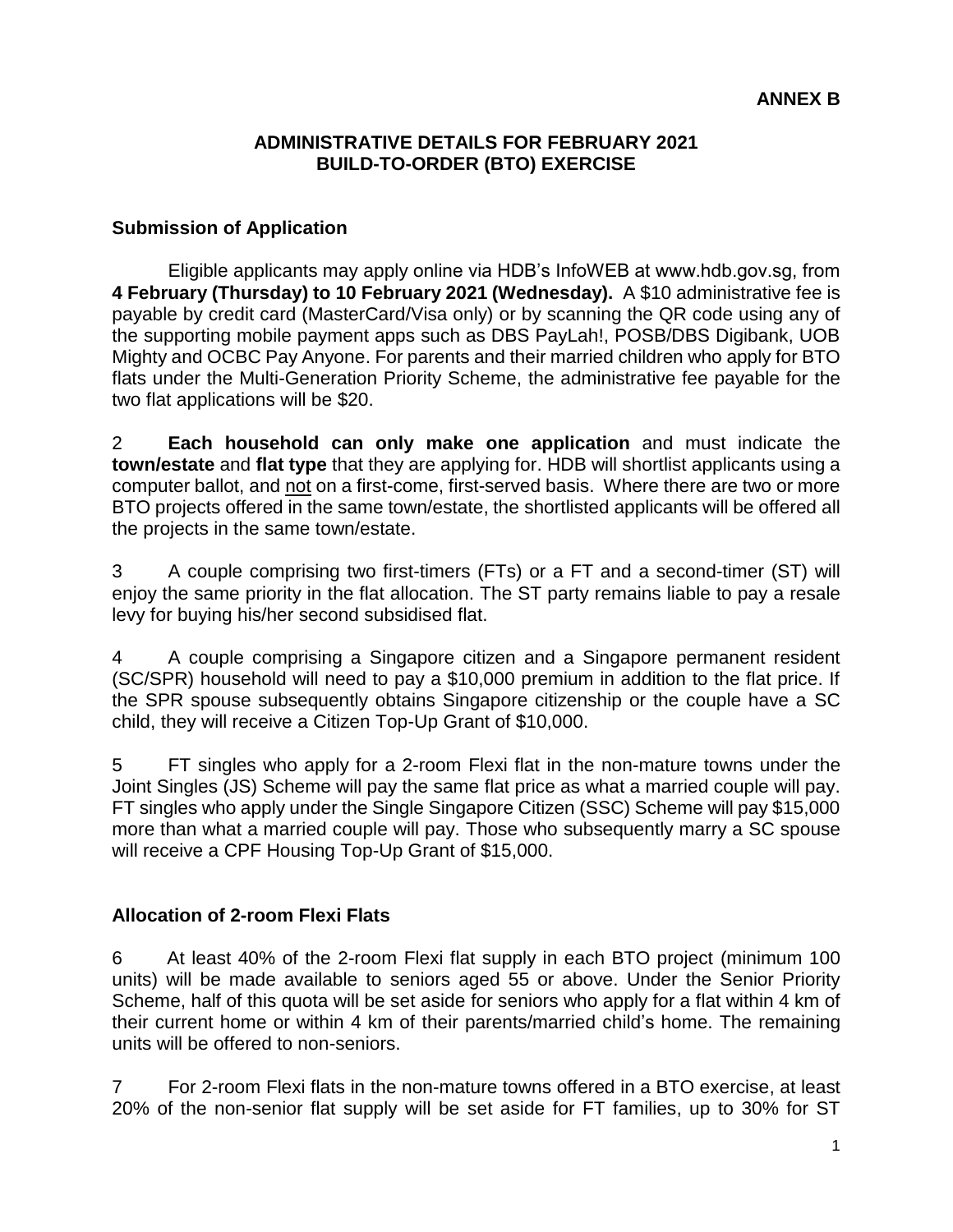families, and up to 50% for non-senior singles. Any quota not taken up by families will be taken up by singles. Eligible families applying for a 2-room Flexi flat on a 99-year lease can also apply for the priority schemes, viz. the Parenthood Priority Scheme (PPS), Married Child Priority Scheme and Assistance Scheme for Second-Timers (Divorced/ Widowed Parents) [ASSIST], where applicable.

8 FT singles can only apply for the 2-room Flexi flats on 99-year leases in the nonmature towns. Senior singles can apply for the 2-room Flexi flats on short leases in the non-mature or mature towns.

9 The 2-room Flexi flats in McNair Heights are only available to seniors on short leases.

### **Allocation of 3-room and Bigger Flats**

10 For the 3-room and bigger BTO flats in the mature towns of Kallang Whampoa and Toa Payoh (Bidadari), at least 95% of the public flat supply will be set aside for FT families. For BTO flats in the non-mature towns of Bukit Batok and Tengah, at least 70% (3-room flats) and 85% (4-room and 5-room flats) of the public flat supply will be set aside for FT families. Up to 30% (3-room flats) and 15% (4-room and 5-room flats) of the public flat supply will be set aside for ST families. Out of the 30% quota (3-room flats) for ST families, 5% will be set aside for STs who are divorced or widowed with children aged 18 or below under the ASSIST.

11 Under the PPS, 30% of the BTO flats will be set aside for FTs who are married couples with a SC child aged 18 or below or are expecting a SC child.

### **Income Ceiling**

12 The monthly household income ceilings for the various flat types are set out in Table C(1). Please visit [HDB InfoWEB](https://www.hdb.gov.sg/residential/buying-a-flat/new/eligibility) for the full details on the eligibility conditions.

| <b>Projects</b>               | <b>Monthly Household Income Ceiling</b>      |                       |                  |          |          |          |
|-------------------------------|----------------------------------------------|-----------------------|------------------|----------|----------|----------|
|                               | <b>Community</b><br>Care<br><b>Apartment</b> | 2-room Flexi          |                  |          |          |          |
|                               |                                              | <b>Short</b><br>Lease | 99-Year<br>Lease | 3-room   | 4-room   | 5-room   |
| West Hill @ Bukit Batok       |                                              | \$14,000              | \$7,000          | \$7,000  | \$14,000 | \$14,000 |
| Harmony Village @ Bukit Batok | \$14,000                                     |                       |                  |          |          |          |
| <b>McNair Heights</b>         |                                              | \$14,000              |                  | \$14,000 | \$14,000 |          |
| Parc Woods @ Tengah           |                                              | \$14,000              | \$7,000          | \$7,000  | \$14,000 |          |
| <b>Bartley GreenRise</b>      |                                              |                       |                  | \$14,000 | \$14,000 |          |
| ParkEdge @ Bidadari           |                                              |                       |                  |          | \$14,000 | \$14,000 |
| <b>Alkaff Breeze</b>          |                                              |                       |                  |          | \$14,000 | \$14,000 |

**Table C(1): Income Ceilings for February 2021 BTO Exercise**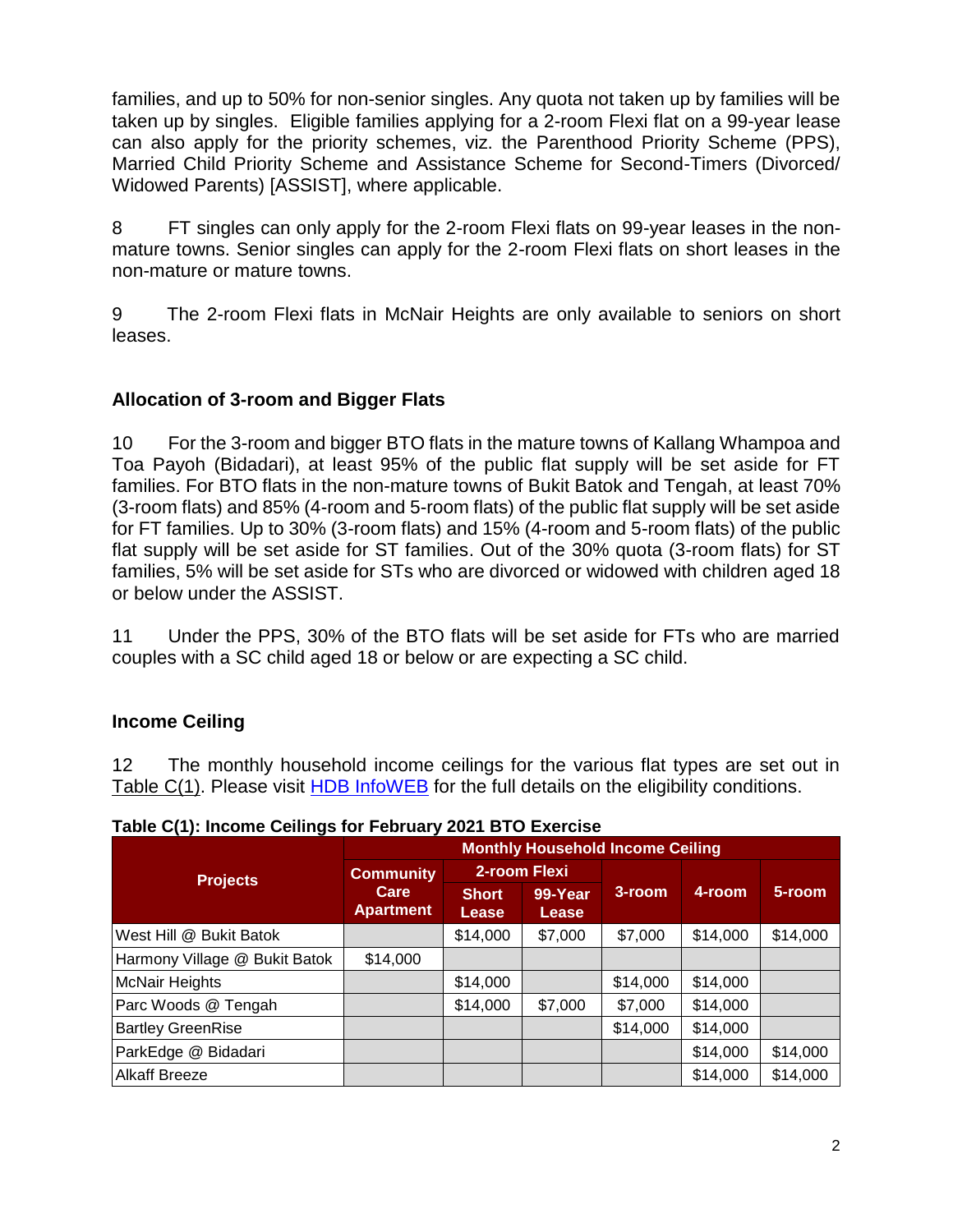# **Enhanced CPF Housing Grant (EHG)**

13 FT families with an average gross monthly household income of not more than \$9,000 can enjoy an EHG of up to \$80,000, if the flat can last the buyers and their spouse to the age of 95; otherwise, the EHG will be pro-rated. Similarly, FT singles with an average gross monthly income of not more than \$4,500 can enjoy an EHG of up to \$40,000. Please visit [HDB InfoWEB](https://www.hdb.gov.sg/cs/infoweb/residential/buying-a-flat/new/schemes-and-grants/cpf-housing-grants-for-hdb-flats/firsttimer-applicants) for the eligibility conditions.

14 Eligible FT couples who are full-time students or National Servicemen, or have completed their studies or National Service in the last 12 months before their flat application may defer the income assessment for EHG and HDB housing loan till just before key collection.

15 If the EHG amount a FT household is eligible for exceeds 95% of the published price of the flat they have booked, they must pay 5% of the price by using their own CPF and/or cash savings; the balance price can be covered by the EHG. Any excess EHG amount can be used to pay for the additional payment required of singles and SC/SPR households and items under the Optional Component Scheme, or credited into their CPF Special Account/Retirement Account and Medisave Account.

# **Step-Up CPF Housing Grant**

16 ST families who:

- a) Live in a subsidised 2-room flat in the non-mature towns and have met the minimum occupation period, or
- b) Live in public rental flats

may apply to buy a 2-room Flexi flat<sup>1</sup> or 3-room new flat in the non-mature towns and enjoy a Step-Up CPF Housing Grant of \$15,000. Please visit [HDB InfoWEB](https://www.hdb.gov.sg/residential/buying-a-flat/new/schemes-and-grants/cpf-housing-grants-for-hdb-flats/secondtimer-applicants) for the eligibility conditions.

# **Priority Schemes for 2-room Flexi to 5-room Flats**

- 17 BTO applicants who meet the respective eligibility conditions may apply for:
	- a) Third Child Priority Scheme a quota of 5% of flat supply.
	- b) Married Child Priority Scheme a quota of up to 30% of the flat supply for FT families, and up to 15% of the flat supply for ST families. Applicants need to have parents/married child who live within 4 km from any of the blocks on offer which have the flat type that the applicants are applying for. First priority is given to those who apply for a flat to live together with their parents/married

 $\overline{a}$ <sup>1</sup> Applicable only to ST families living in public rental flats.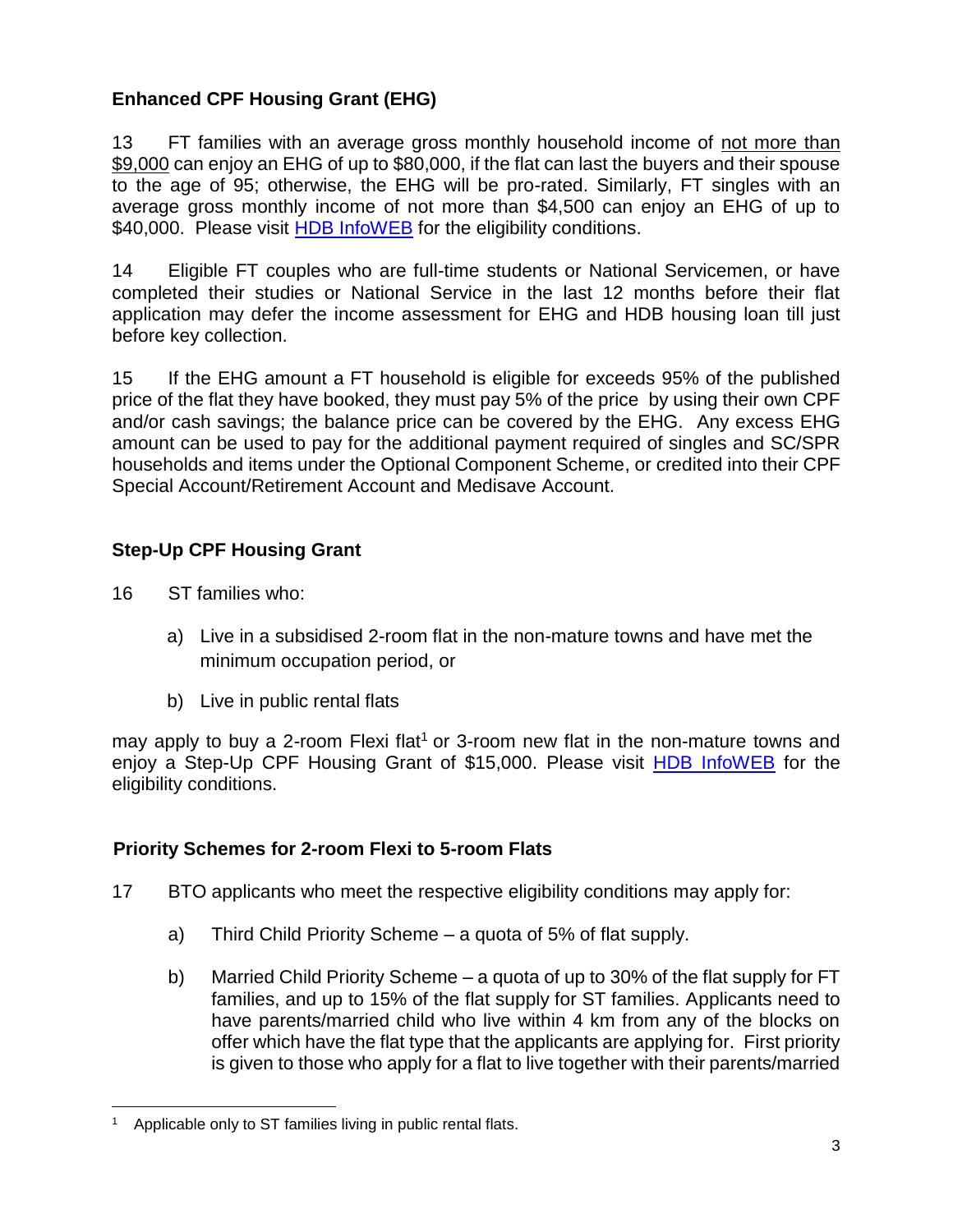child, or parents who own a flat in a mature town and apply for a flat in a nonmature town to live near their married child.

- c) Multi-Generation Priority Scheme up to 15% of the 2-room Flexi and 3-room flats in a BTO project (minimum 20 units each) for parents and the same number of 2-room Flexi and bigger flats in the same project for their married child.
- d) Tenants' Priority Scheme (TPS), which is applicable only to 2-room Flexi and 3-room flats.

As regards the relocation/resettlement cases, Grassroots Organisation Scheme and acquisition by Singapore Land Authority (SLA), eligible applicants need a recommendation from the relevant authorities. There is a quota of 10% shared by applicants under the TPS, relocation/resettlement, Selective En bloc Redevelopment Scheme, SLA's acquisition and rental flat tenants emplaced on the Fresh Start Housing Scheme.

### **Priority Schemes for Community Care Apartments**

 $\overline{a}$ 

- 18 Seniors applying for the Community Care Apartments may apply for:
	- a) Priority flat allocation 60 units are set aside for households with at least one applicant or essential occupier who requires permanent assistance with his/her activities of daily living  $(ADL)^2$ . Applicants will need to state their request for priority flat allocation in their online flat application. The order of priority is as follows:
		- Household with at least one applicant or essential occupier who has permanent moderate disability and requires assistance with at least three ADLs.
		- Household with at least one applicant or essential occupier who has permanent mild disability and requires assistance with at least one ADL.

If the household is not under any of the specified schemes under the Agency for Integrated Care  $(AIC)^3$ , the applicant has to submit a disability assessment to [mohh.cca@mohh.com.sg](mailto:mohh.cca@mohh.com.sg) before the end of the flat application period<sup>4</sup>. Late submissions will not be considered for priority flat allocation.

<sup>2</sup> These are: (i) washing/showering; (ii) going to the toilet; (iii) getting dressed; (iv) eating; (v) walking/ moving around; and (vi) transferring, e.g. moving from bed to a chair or wheelchair and vice versa.

<sup>&</sup>lt;sup>3</sup> These are the Home Caregiving Grant, Pioneer Generation Disability Assistance Scheme, Eldershield and Interim Disability Assistance Programme for the Elderly.

<sup>4</sup> To submit a disability assessment, please approach a healthcare professional to fill up the Functional Assessment Report, which can be obtained at the HDB InfoWEB or AIC's [website.](https://www.aic.sg/financial-assistance/Documents/Application%20Forms/Functional%20Assessment%20Report.pdf)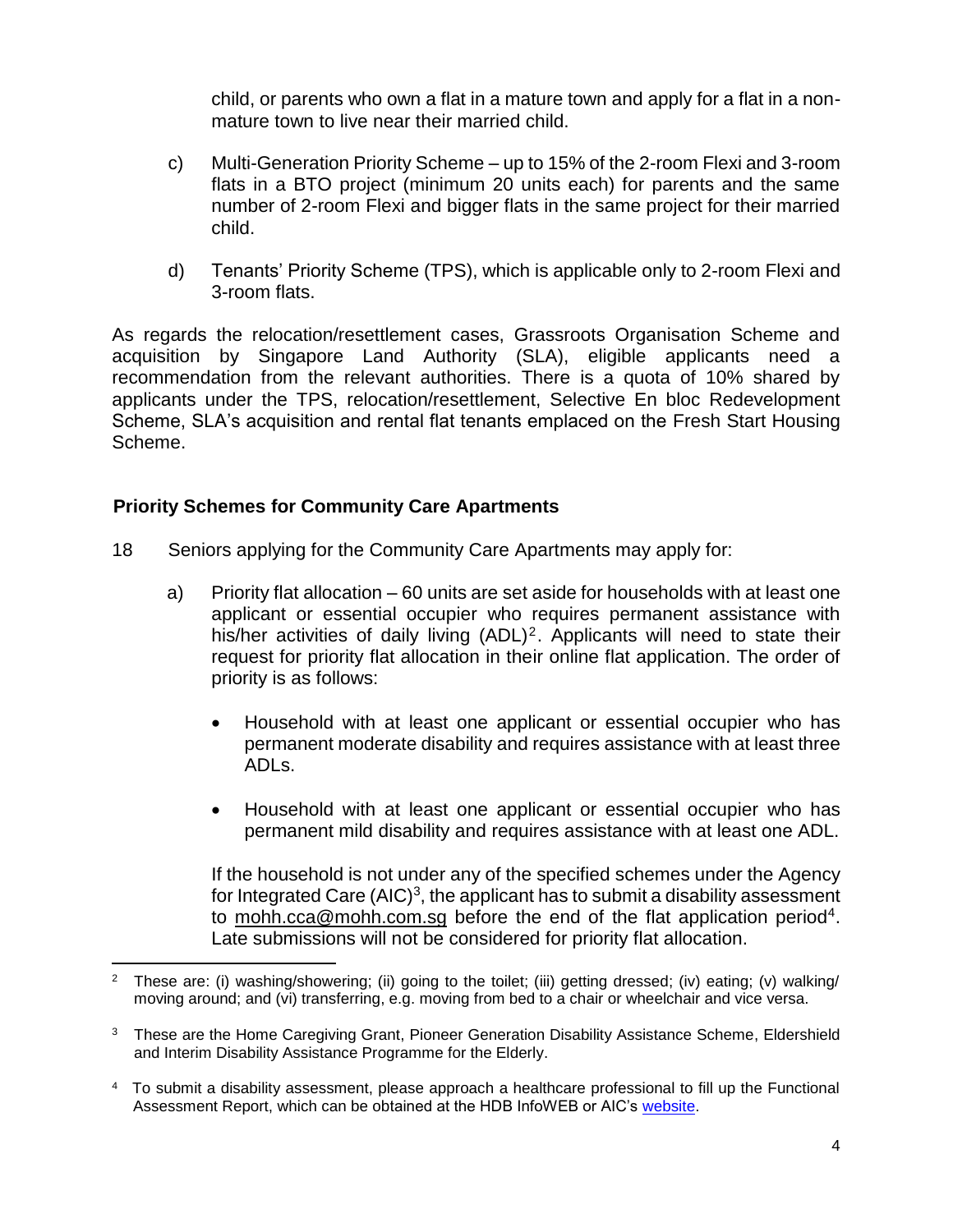b) Joint balloting – Seniors can choose to jointly ballot with a family member or friend who is also applying for a Community Care Apartment. Both households must agree to the joint balloting. One household will first make an online flat application and provide their sales registration number to the second household. The second household will then indicate in their flat application the sales registration number of the first household.

If a senior who qualifies for priority is successfully balloted under the priority flat allocation, his / her family member / friend who does not qualify for priority will also be successfully balloted under the non-priority flat supply.

## **Additional Ballot Chances**

19 Additional ballot chances will be accorded to FT families who have been unsuccessful for two or more BTO flat applications for 2-room Flexi and bigger flats in the non-mature towns, when they apply for a 2-room Flexi or bigger BTO flat in the nonmature towns.

### **Non-Selection of Flat**<sup>5</sup>

20 FT families who do not book a flat on two occasions even though there are flats available will have their subsequent flat applications for a 2-room Flexi to 5-room flat moved to the ST category for one year. If they continue not to book a flat on another two occasions after they have been moved to the ST category, they will remain in the ST category for another year. All other applicants who do not book a flat on two occasions will not be able to apply for a flat (including a Community Care Apartment) in the subsequent public sales exercises for one year.

### **Selection of Flats**

 $\overline{a}$ 

21 Applicants' queue positions to book a flat are determined by computer balloting. HDB will shortlist applicants for up to 300% of the flat supply. All applicants will be informed of their application outcomes, i.e. either the balloted queue position within 300% of the flat supply or are unsuccessful, in **March 2021**.

22 The selection for the **February 2021 BTO exercise** will commence in **March 2021**.

23 Applicants are invited to book a flat, subject to availability of flats and ethnic quota when their turn is due. They can check the availability of flats and ethnic quota on the HDB InfoWEB before turning up at the HDB Sales Office on the appointed date and time to book a flat. Seniors who are invited to book a Community Care Apartment will need to sign the Basic Service Package Agreement with the operator.

<sup>&</sup>lt;sup>5</sup> Including non-selection of a Community Care Apartment.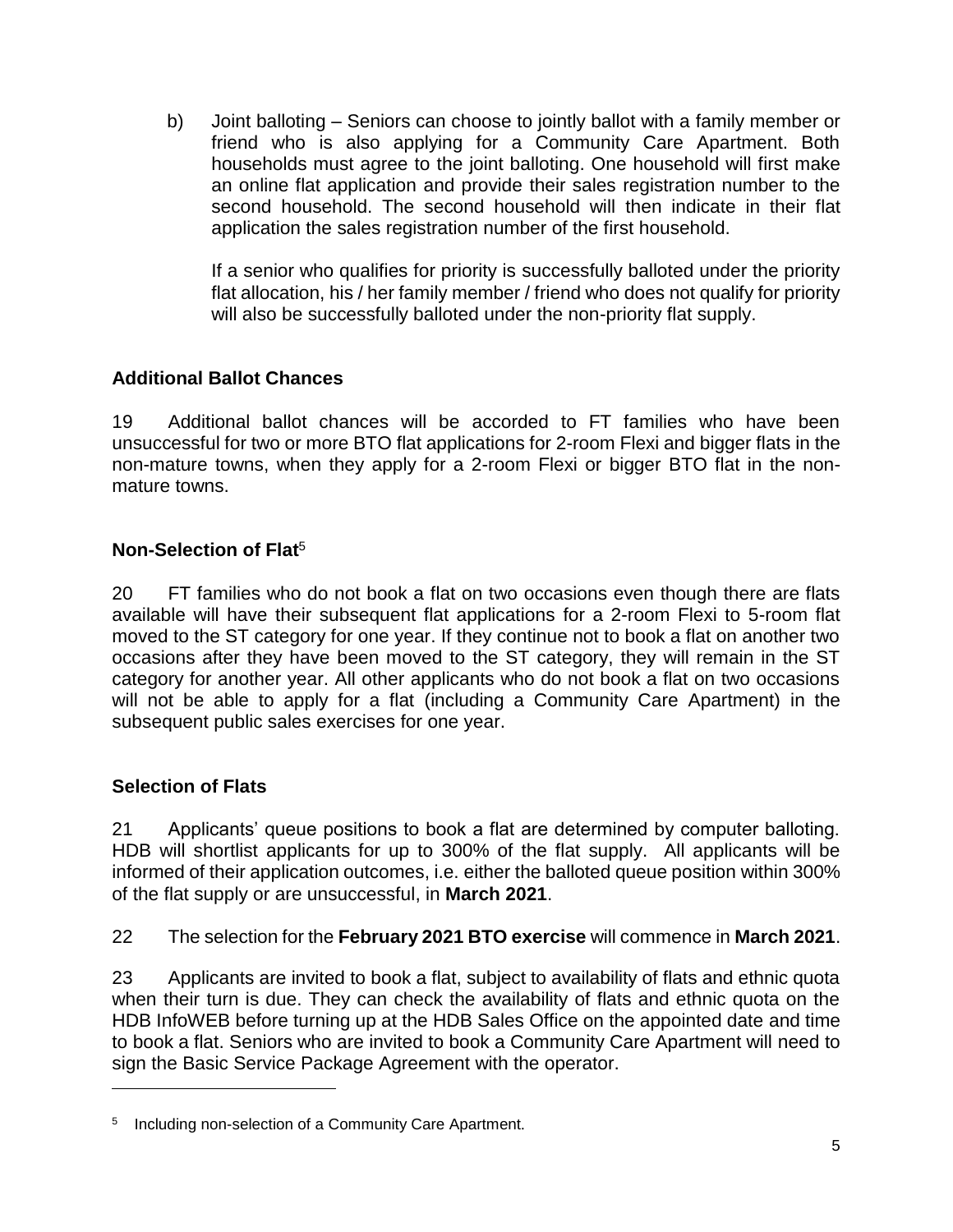24 An option fee of \$500 is payable to book a Community Care Apartment or 2-room Flexi flat, \$1,000 to book a 3-room flat and \$2,000 to book a 4-room or 5-room flat. The option fee, which forms part of the downpayment, is payable by NETS.

25 Applicants who wish to take out an HDB housing loan for their flat purchase need to produce a valid HDB Loan Eligibility [\(HLE\) letter](http://www.hdb.gov.sg/fi10/fi10321p.nsf/w/HLHDBWhen?OpenDocument) when they book a flat.

26 Applicants without a valid HLE letter when they book a flat will cease to be eligible for an HDB housing loan. They are to make their own arrangements to pay for the flat purchase, including taking a housing loan (if necessary) from a financial institution (FI) regulated by the Monetary Authority of Singapore.

## **Signing of Agreement for Lease**

27 HDB will invite flat buyers to sign the Agreement for Lease about four months after they have booked a flat. Buyers who are taking a housing loan from HDB or FI must pay 10% or 20% of the flat price respectively as the downpayment when they sign the Agreement for Lease. The downpayment is payable by CPF savings and/or cash. Flat buyers who take up a housing loan from an FI must produce a Letter of Offer before signing the Agreement for Lease.

28 The following flat buyers may pay half the downpayment under the Staggered Downpayment Scheme (SDS) when they sign the Agreement for Lease:

- a) FT married or fiancé/fiancée couples with at least one party aged 30 or below at the time of the flat application.
- b) Flat owners who right-size to a 2-room Flexi (99-year lease) or 3-room flat in the non-mature towns.

The balance purchase price is payable when the flat is ready for key collection.

29 Flat owners aged 65 and above who right-size to a Community Care Apartment under construction, and flat owners aged 55 and above who right-size to a 2-room Flexi or 3-room flat under construction may defer the downpayment until key collection under the Deferred Downpayment Scheme. They pay only the stamp fees and legal fees when they sign the Agreement for Lease. At key collection, they pay the full purchase price of the flat. Seniors buying a Community Care Apartment will then also need to pay for the Basic Service Package in cash to the service operator. Those who opt for a partial payment and a monthly fee for the Basic Service Package will need to pay the monthly fee via GIRO.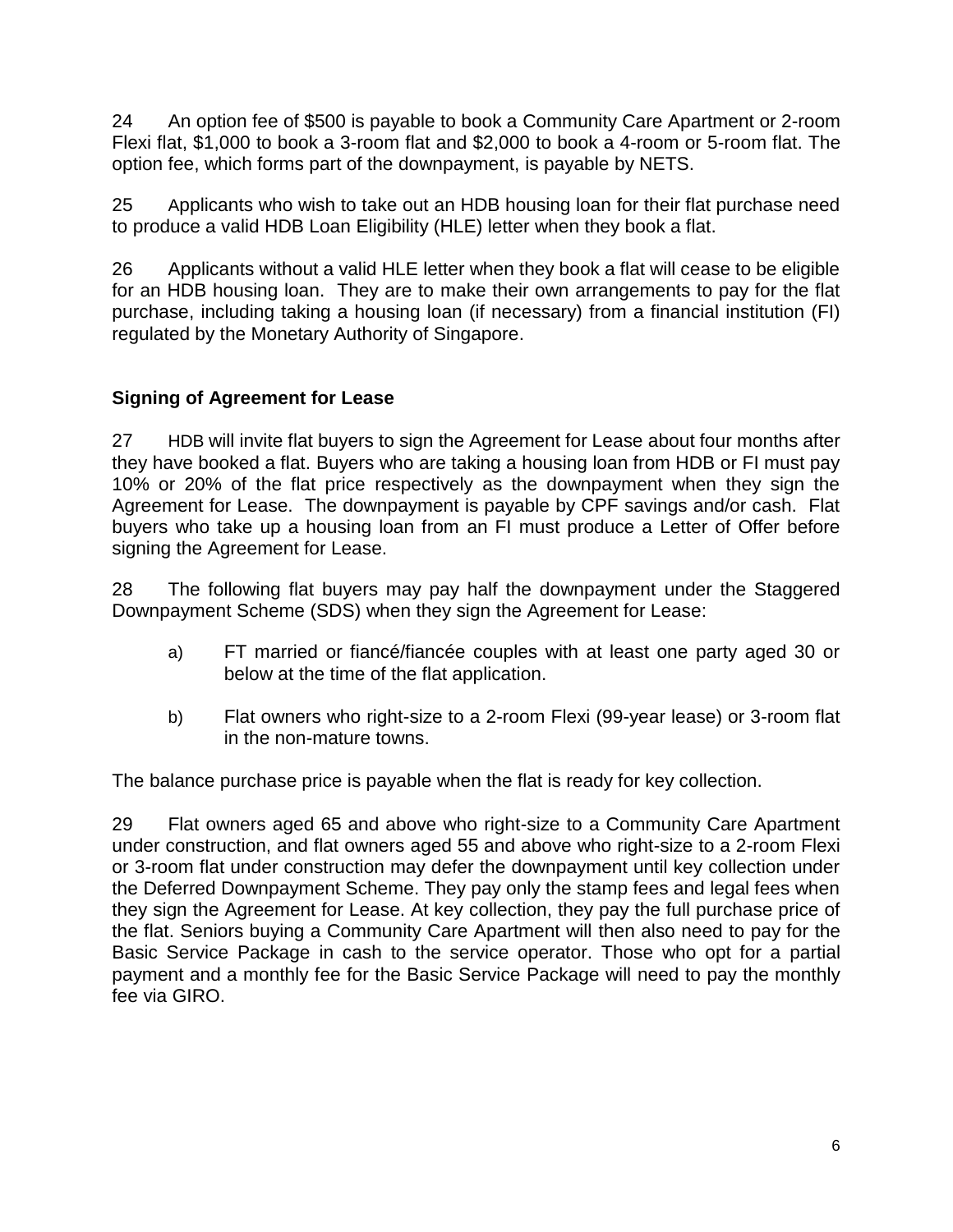# **Cancellation of Application After Booking a Flat**<sup>6</sup>

30 Flat buyers who cancel their booked flat before signing the Agreement for Lease will forfeit the option fee. Those who cancel their booked flat after signing the Agreement for Lease will forfeit 5% of the flat price.

31 For flat buyers who cancel their booked flat, they, their spouse/fiancé/fiancée and essential occupiers listed in the flat application will be barred for one year from applying for or be included as the essential occupiers in an application to:

- a) Buy a flat (including a Community Care Apartment) from HDB or apply for the EHG.
- b) Apply for a CPF Housing Grant and the EHG when they buy a resale flat;
- c) Buy a unit from property developer under the Design, Build and Sell Scheme or Executive Condominium Housing Scheme.
- d) Buy a resale flat which has been announced for the Selective En bloc Redevelopment Scheme.
- e) Take over an existing flat via an outright transfer if the flat is one that they are not eligible for in (a), (b), (c) or (d).

# **Collection of Keys**

32 Eligible flat buyers of 2-room Flexi (99-year lease) and bigger flats will be able to take an HDB housing loan of up to the full Loan-to-Value (LTV) limit<sup>7</sup> at 90%, if the remaining lease (must be 20 years or more) can cover the youngest buyer to the age of 95. Otherwise, the LTV limit will be pro-rated from 90%, based on the extent that the remaining lease can cover the youngest buyer to the age of 95.

33 Similarly, the total savings in CPF Ordinary Account that can be used for property purchase will depend on the extent the remaining lease of the property (must be 20 years or more) can cover the youngest buyer to the age of 95.

34 In addition, flat owners who are buying a flat from HDB may apply for a contra facility or temporary loan when the sale of their existing flat is underway. This will enable them to complete their flat purchase before they complete the sale of their existing flat. They are advised to plan ahead and market their existing flat for sale about six months to

 $\overline{a}$ 6 Including after booking a Community Care Apartment.

<sup>&</sup>lt;sup>7</sup> The LTV limit refers to the maximum amount of loan a flat buyer can take up, expressed as a percentage of the lower of the purchase price or flat value. The HDB loan amount granted during key collection takes into consideration of the maximum loan granted in the HDB Loan Eligibility (HLE) letter, as well as buyers' retention of up to \$20,000 per person in their CPF Ordinary Accounts (OAs). After full utilization of the remaining CPF (OA) monies, the required loan amount is disbursed at key collection.